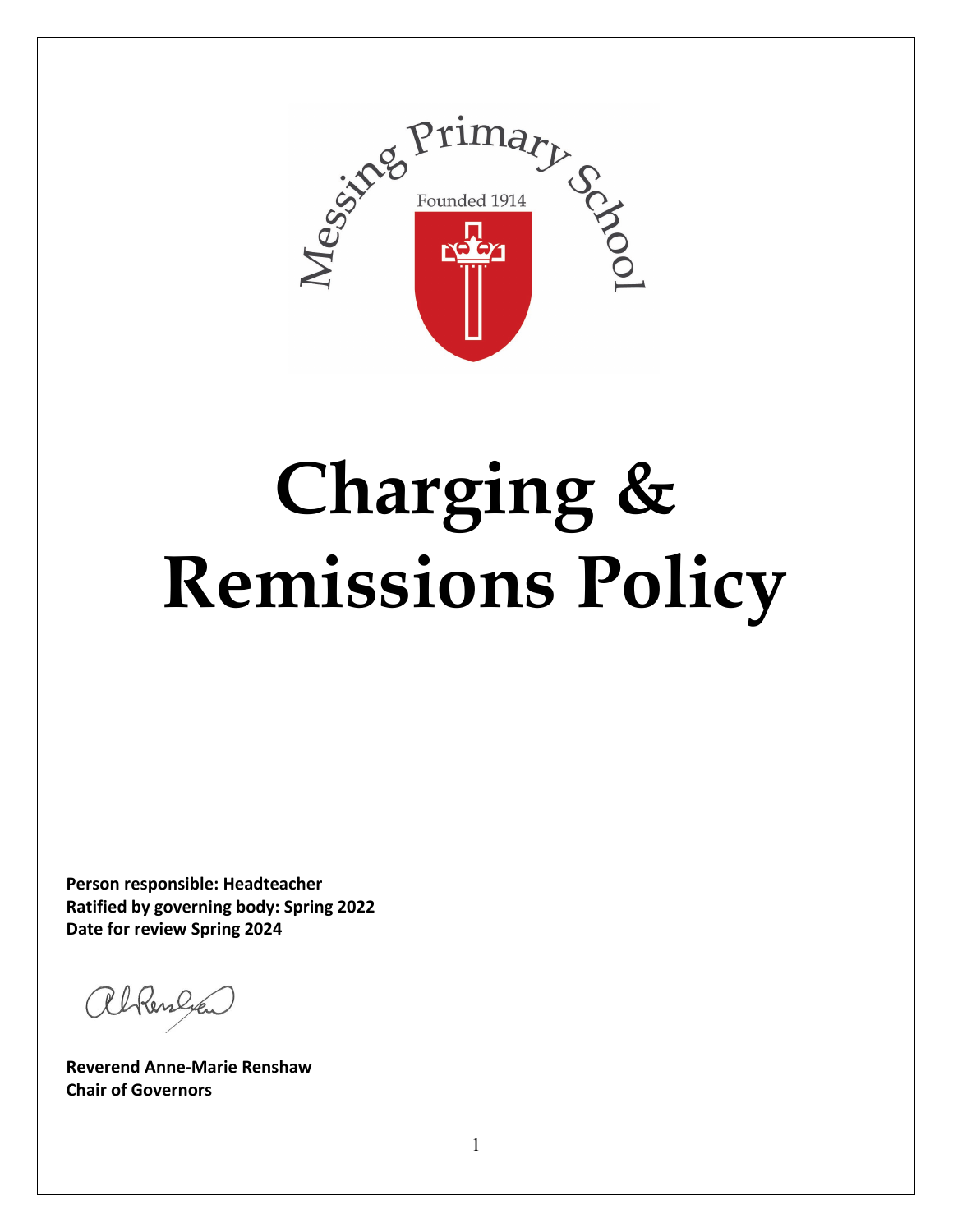#### **Introduction**

All the education we provide during normal school hours is at no charge to pupils. We do not charge for any activity undertaken as part of the National Curriculum. Swimming is provided through our Partnership with New Hall and is offered free of charge.

When organising school trips or visits to enrich the curriculum and the educational experience of the children, the school invites parents and carers to contribute to the cost. All contributions are voluntary. If we do not receive sufficient voluntary contributions, we may cancel a trip. If a trip goes ahead, it may include children whose parents or carers have not paid any contribution. We do not treat these children differently from any others.

If a parent wishes their child to take part in a school trip or event, but is unwilling or unable to make a voluntary contribution, we do allow the child to participate fully in the trip or activity. Sometimes the school pays additional costs in order to support the visit. Parents and carers have a right to know how each trip is funded, and the school provides this information on request.

The following is a list of possible additional activities, organised by the school, which may require voluntary contributions from parents and carers. This list is not exhaustive:

- visits to museums;
- sporting activities which require transport expenses;
- outdoor adventure activities;
- visits to or by a theatre company;
- school residential visits ;
- musical events.

### **Residential visits**

If the school organises a residential visit in school time, or mainly in school time, which is to provide education directly related to the National Curriculum, we do not make any charge for the education. However, we do suggest a charge to cover the costs of board and lodging. If we cannot raise sufficient funding through these voluntary contributions, the visit may have to be cancelled, and that aspect of the curriculum would have to be covered in other ways.

### **Music tuition**

All children study music as part of the normal school curriculum. We do not charge for this.

There is a charge for individual or small-group music tuition, since this is an additional curriculum activity, and not part of the National Curriculum. These individual or small-group lessons are taught by peripatetic music teachers who are part of Essex Music Service who have their own charging policy and Messing School simply collects money on their behalf.

## **After School Activities**

The school offers additional activities after school. Since some of the sports coaches are not members of the school staff, and run and organise the sessions, they sometimes make a charge for these sessions. The school may also subsidise or cover the cost of sports clubs where funding allows.

Breakfast club and after school childcare (Smil<sup>o</sup>y Club)